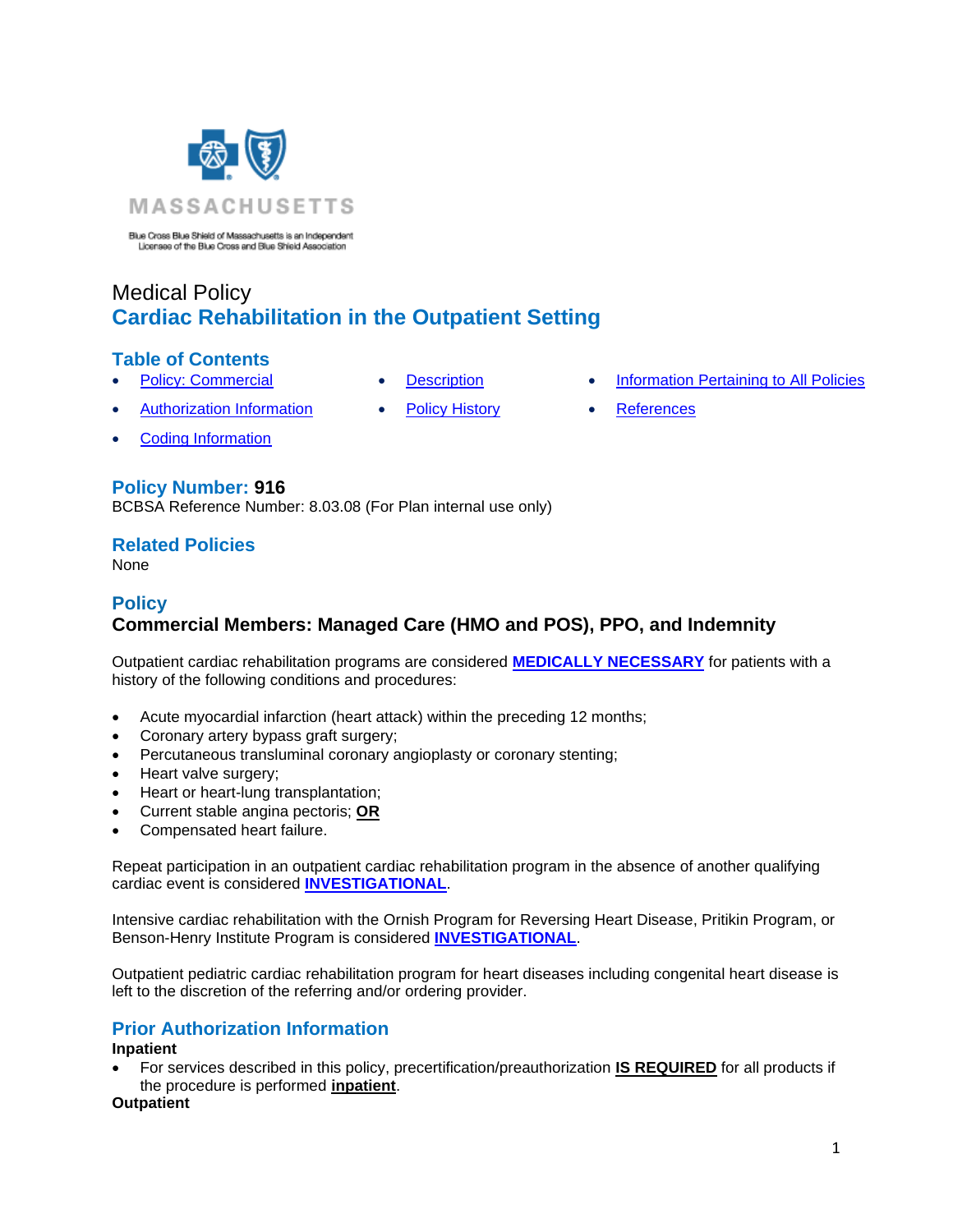• For services described in this policy, see below for products where prior authorization **might be required** if the procedure is performed **outpatient**.

|                                              | <b>Outpatient</b>                            |
|----------------------------------------------|----------------------------------------------|
| <b>Commercial Managed Care (HMO and POS)</b> | Prior authorization is <b>not required</b> . |
| <b>Commercial PPO and Indemnity</b>          | Prior authorization is <b>not required</b> . |

### <span id="page-1-0"></span>**CPT Codes / HCPCS Codes / ICD Codes**

*Inclusion or exclusion of a code does not constitute or imply member coverage or provider reimbursement. Please refer to the member's contract benefits in effect at the time of service to determine coverage or non-coverage as it applies to an individual member.*

*Providers should report all services using the most up-to-date industry-standard procedure, revenue, and diagnosis codes, including modifiers where applicable.*

*The following codes are included below for informational purposes only; this is not an all-inclusive list.*

**The above medical necessity criteria MUST be met for the following codes to be covered for Commercial Members: Managed Care (HMO and POS), PPO, and Indemnity:**

### **CPT Codes**

| <b>CPT codes:</b> | <b>Code Description</b>                                                              |
|-------------------|--------------------------------------------------------------------------------------|
| 93797             | Physician services for outpatient cardiac rehab; without continuous ECG monitoring   |
|                   | (per session)                                                                        |
| 93798             | Physician services for outpatient cardiac rehab; with continuous ECG monitoring (per |
|                   | session)                                                                             |

### **HCPCS Codes**

| <b>HCPCS</b> |                                                                  |
|--------------|------------------------------------------------------------------|
| codes:       | <b>Code Description</b>                                          |
| S9472        | Cardiac rehabilitation program, non-physician provider, per diem |

**The following ICD Diagnosis Codes are considered medically necessary when submitted with the CPT and HCPCS codes above if medical necessity criteria are met:**

| <b>ICD-10</b> | <b>Code Description</b>                                                                |
|---------------|----------------------------------------------------------------------------------------|
| 120.1         | Angina pectoris with documented spasm                                                  |
| 120.8         | Other forms of angina pectoris                                                         |
| 120.9         | Angina pectoris, unspecified                                                           |
| 121.01        | ST elevation (STEMI) myocardial infarction involving left main coronary artery         |
| 121.02        | ST elevation (STEMI) myocardial infarction involving left anterior descending coronary |
| 121.09        | ST elevation (STEMI) myocardial infarction involving other coronary artery of anterior |
| 121.11        | ST elevation (STEMI) myocardial infarction involving right coronary artery             |
| 121.19        | ST elevation (STEMI) myocardial infarction involving right coronary artery             |
| 121.21        | ST elevation (STEMI) myocardial infarction involving left circumflex coronary artery   |
| 121.29        | ST elevation (STEMI) myocardial infarction involving other sites                       |
| 121.3         | ST elevation (STEMI) myocardial infarction of unspecified site                         |
| 121.4         | Non-ST elevation (NSTEMI) myocardial infarction                                        |
| 121.9         | Acute myocardial infarction, unspecified                                               |
| <b>I21.A1</b> | Myocardial infarction type 2                                                           |

### **ICD-10 Diagnoses Codes**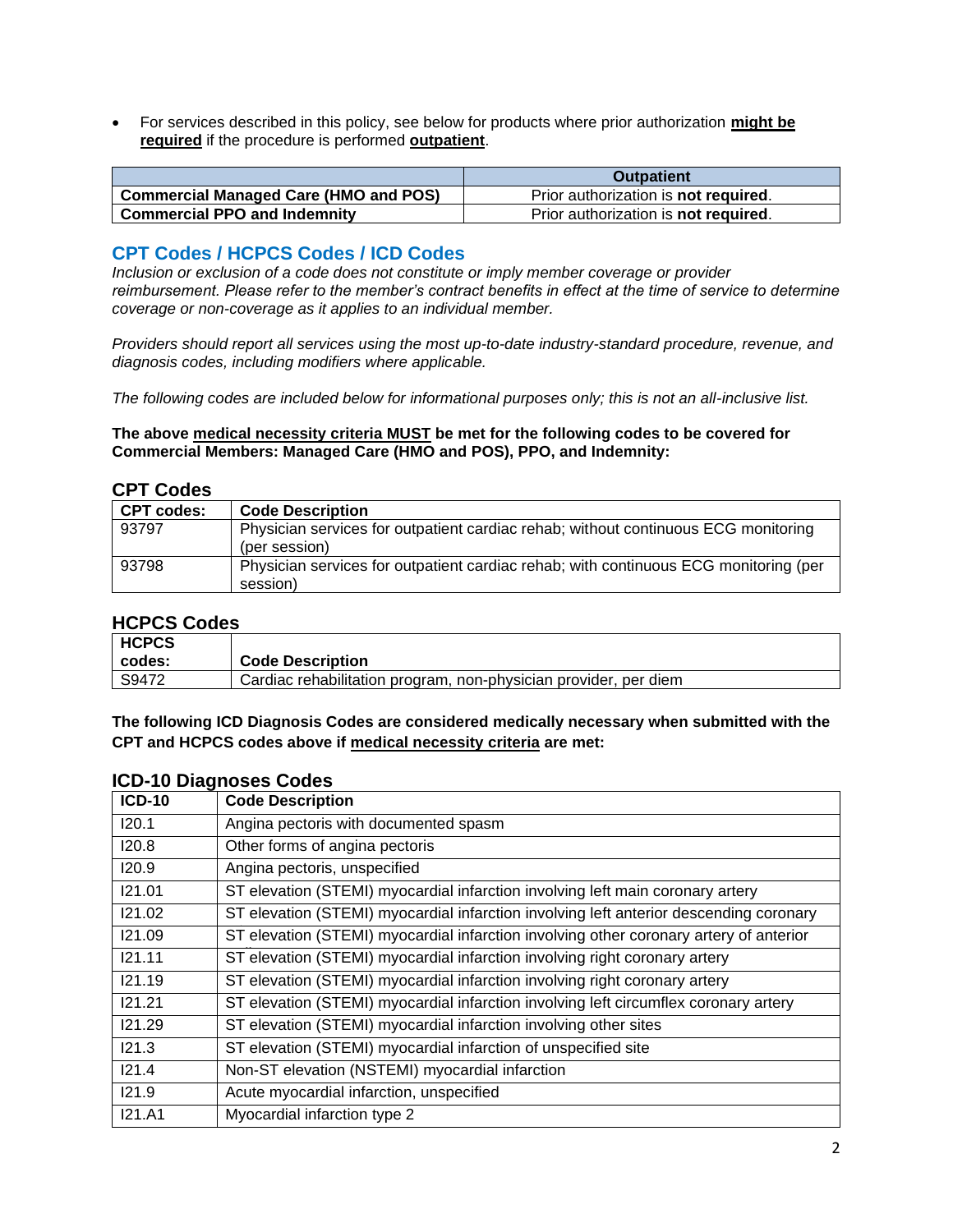| <b>I21.A9</b> | Other myocardial infarction type                                                                                          |
|---------------|---------------------------------------------------------------------------------------------------------------------------|
| 122.0         | Subsequent ST elevation (STEMI) myocardial infarction of anterior wall                                                    |
| 122.1         | Subsequent ST elevation (STEMI) myocardial infarction of inferior wall                                                    |
| 122.8         | Subsequent ST elevation (STEMI) myocardial infarction of inferior wall                                                    |
| 122.9         | Subsequent ST elevation (STEMI) myocardial infarction of unspecified site                                                 |
| 125.10        | Atherosclerotic heart disease of native coronary artery without angina pectoris                                           |
| 125.110       | Atherosclerotic heart disease of native coronary artery with unstable angina pectoris                                     |
| 125.111       | Atherosclerotic heart disease of native coronary artery with angina pectoris with<br>documented spasm                     |
| I25.118       | Atherosclerotic heart disease of native coronary artery with other forms of angina                                        |
| I25.119       | Atherosclerotic heart disease of native coronary artery with unspecified angina pectoris                                  |
| 125.2         | Old myocardial infarction                                                                                                 |
| 125.5         | Ischemic cardiomyopathy                                                                                                   |
| I25.6         | Silent myocardial ischemia                                                                                                |
| 125.700       | Atherosclerosis of coronary artery bypass graft(s), unspecified, with unstable angina                                     |
| 125.701       | Atherosclerosis of coronary artery bypass graft(s), unspecified, with angina pectoris with<br>documented spasm            |
| 125.708       | Atherosclerosis of coronary artery bypass graft(s), unspecified, with other forms of<br>angina pectoris                   |
| 125.709       | Atherosclerosis of coronary artery bypass graft(s), unspecified, with unspecified angina<br>pectoris                      |
| 125.710       | Atherosclerosis of autologous vein coronary artery bypass graft(s) with unstable angina<br>pectoris                       |
| 125.711       | Atherosclerosis of autologous vein coronary artery bypass graft(s) with angina pectoris<br>with documented spasm          |
| 125.718       | Atherosclerosis of autologous vein coronary artery bypass graft(s) with other forms of<br>angina pectoris                 |
| 125.719       | Atherosclerosis of autologous vein coronary artery bypass graft(s) with unspecified<br>angina pectoris                    |
| 125.720       | Atherosclerosis of autologous artery coronary artery bypass graft(s) with unstable<br>angina pectoris                     |
| 125.721       | Atherosclerosis of autologous artery coronary artery bypass graft(s) with angina pectoris<br>with documented spasm        |
| 125.728       | Atherosclerosis of autologous artery coronary artery bypass graft(s) with other forms of<br>angina pectoris               |
| 125.729       | Atherosclerosis of autologous artery coronary artery bypass graft(s) with unspecified<br>angina pectoris                  |
| 125.730       | Atherosclerosis of nonautologous biological coronary artery bypass graft(s) with<br>unstable angina pectoris              |
| 125.731       | Atherosclerosis of nonautologous biological coronary artery bypass graft(s) with angina<br>pectoris with documented spasm |
| 125.738       | Atherosclerosis of nonautologous biological coronary artery bypass graft(s) with other<br>forms of angina pectoris        |
| 125.739       | Atherosclerosis of nonautologous biological coronary artery bypass graft(s) with<br>unspecified angina pectoris           |
| 125.750       | Atherosclerosis of native coronary artery of transplanted heart with unstable angina                                      |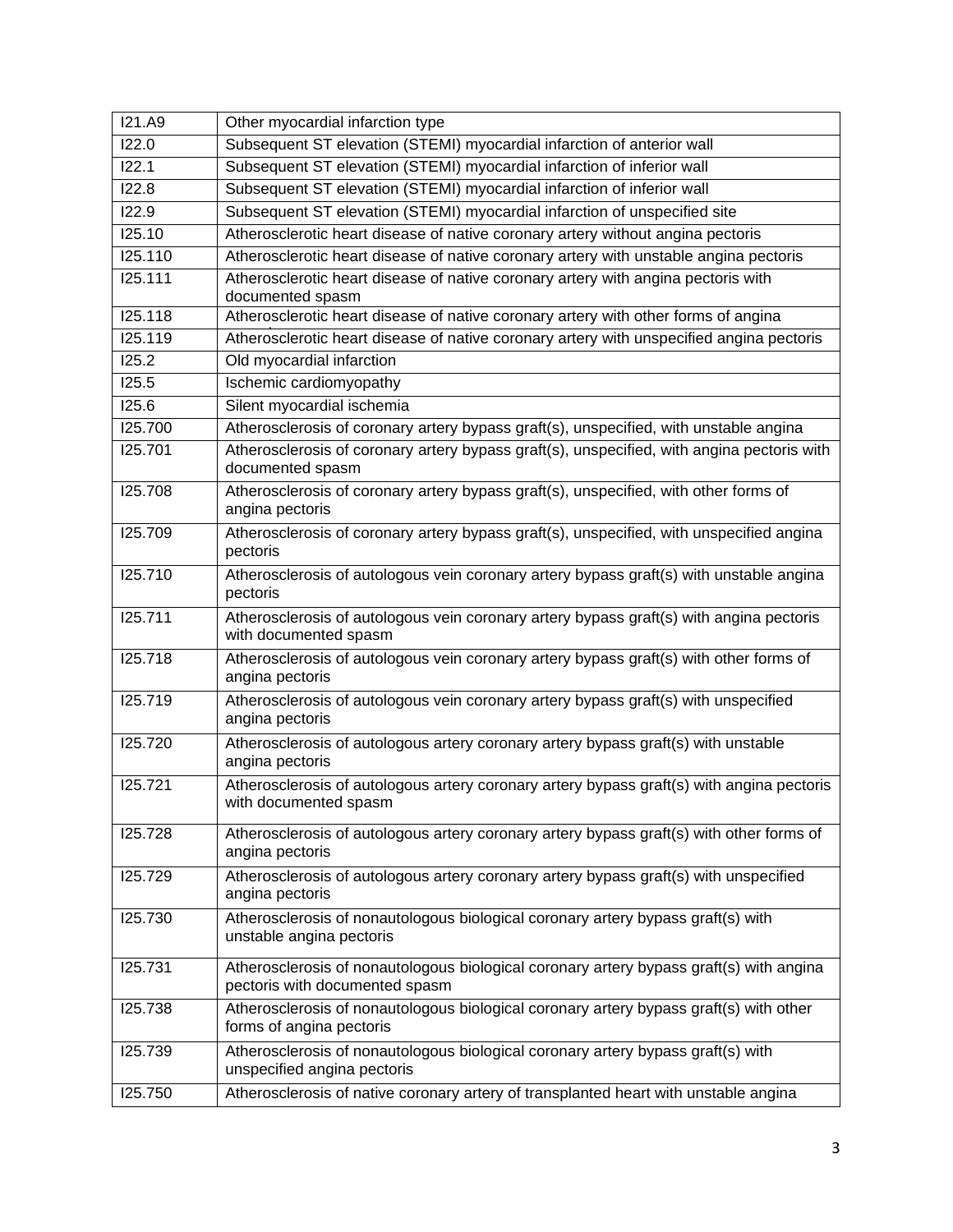| 125.751 | Atherosclerosis of native coronary artery of transplanted heart with angina pectoris with<br>documented spasm          |
|---------|------------------------------------------------------------------------------------------------------------------------|
| 125.758 | Atherosclerosis of native coronary artery of transplanted heart with other forms of<br>angina pectoris                 |
| 125.729 | Atherosclerosis of native coronary artery of transplanted heart with unspecified angina<br>pectoris                    |
| 125.760 | Atherosclerosis of bypass graft of coronary artery of transplanted heart with unstable                                 |
| 125.761 | Atherosclerosis of bypass graft of coronary artery of transplanted heart with angina<br>pectoris with documented spasm |
| 125.768 | Atherosclerosis of bypass graft of coronary artery of transplanted heart with other forms<br>of angina pectoris        |
| 125.769 | Atherosclerosis of bypass graft of coronary artery of transplanted heart with unspecified<br>angina pectoris           |
| 125.790 | Atherosclerosis of other coronary artery bypass graft(s) with unstable angina pectoris                                 |
| 125.791 | Atherosclerosis of other coronary artery bypass graft(s) with angina pectoris with<br>documented spasm                 |
| I25.798 | Atherosclerosis of other coronary artery bypass graft(s) with other forms of angina                                    |
| I25.799 | Atherosclerosis of other coronary artery bypass graft(s) with unspecified angina pectoris                              |
| 125.810 | Atherosclerosis of coronary artery bypass graft(s) without angina pectoris                                             |
| 125.811 | Atherosclerosis of native coronary artery of transplanted heart without angina pectoris                                |
| 125.812 | Atherosclerosis of bypass graft of coronary artery of transplanted heart without angina<br>pectoris                    |
| 125.89  | Other forms of chronic ischemic heart disease                                                                          |
| 125.9   | Chronic ischemic heart disease, unspecified                                                                            |
| 150.22  | Chronic systolic (congestive) heart failure                                                                            |
| 150.32  | Chronic diastolic (congestive) heart failure                                                                           |
| 150.42  | Chronic combined systolic (congestive) and diastolic (congestive) heart failure                                        |
| 150.812 | Chronic right heart failure                                                                                            |
| 150.814 | Right heart failure due to left heart failure                                                                          |
| 150.82  | Biventricular heart failure                                                                                            |
| 150.84  | End stage heart failure                                                                                                |
| 150.89  | Other heart failure                                                                                                    |
| 150.9   | Heart failure, unspecified                                                                                             |
| Z48.21  | Encounter for aftercare following heart transplant                                                                     |
| Z48.280 | Encounter for aftercare following heart-lung transplant                                                                |
| Z48.812 | Encounter for surgical aftercare following surgery on the circulatory system                                           |
| Z94.1   | Heart transplant status                                                                                                |
| Z94.3   | Heart and lungs transplant status                                                                                      |
| Z95.1   | Presence of aortocoronary bypass graft                                                                                 |
| Z95.2   | Presence of prosthetic heart valve                                                                                     |
| Z95.3   | Presence of xenogenic heart valve                                                                                      |
| Z95.4   | Presence of other heart-valve replacement                                                                              |
| Z95.5   | Presence of coronary angioplasty implant and graft                                                                     |
| Z96.89  | Presence of other specified functional implants                                                                        |
| Z98.61  | Coronary angioplasty status                                                                                            |
| Z98.890 | Other specified postprocedural states                                                                                  |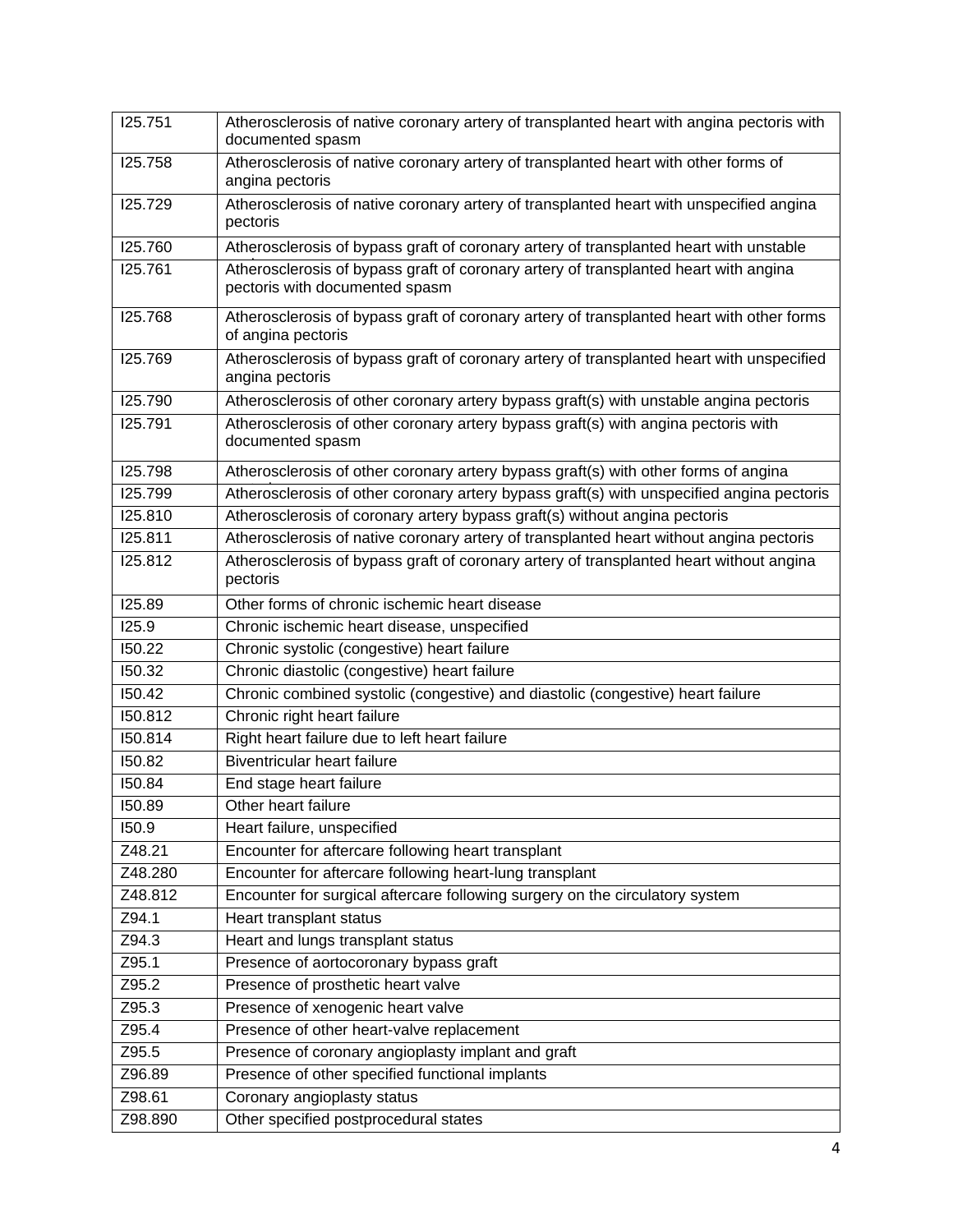**The following HCPCS codes are considered investigational for Commercial Members: Managed Care (HMO and POS), PPO, and Indemnity:**

| non oo oo dad |                                                                                      |
|---------------|--------------------------------------------------------------------------------------|
| <b>HCPCS</b>  |                                                                                      |
| codes:        | <b>Code Description</b>                                                              |
| G0422         | Intensive cardiac rehabilitation; with or without continuous ECG monitoring with     |
|               | exercise, per session                                                                |
| G0423         | Intensive cardiac rehabilitation; with or without continuous ECG monitoring; without |
|               | exercise, per session                                                                |

### **HCPCS Codes**

### <span id="page-4-0"></span>**Description**

Heart disease is the leading cause of mortality in the United States, accounting for more than half of all deaths. Coronary artery disease is the most common cause of heart disease. In a 2020 update on heart disease and stroke statistics from the American Heart Association, it was estimated that 605,000 Americans have a new coronary attack (first hospitalized myocardial infarction or coronary heart disease death) and 200,000 have a recurrent attack annually.<sup>1</sup> Both coronary artery disease and various other disorders—structural heart disease and other genetic, metabolic, endocrine, toxic, inflammatory, and infectious causes—can lead to the clinical syndrome of heart failure, of which there are about 650,000 new cases in the United States annually.<sup>2</sup> Given the burden of heart disease, preventing secondary cardiac events and treating the symptoms of heart disease and heart failure have received much attention from national organizations.

#### **Cardiac Rehabilitation**

In 1995, the U.S. Public Health Service defined cardiac rehabilitation services as, in part, "comprehensive, long-term programs involving medical evaluation, prescribed exercise, cardiac risk factor modification, education, and counseling…. [These programs] are designed to limit the physiologic and psychological effects of cardiac illness, reduce the risk for sudden death or reinfarction, control cardiac symptoms, stabilize or reverse the atherosclerotic process, and enhance the psychosocial and vocational status of selected patients." The U.S. Public Health Service recommended cardiac rehabilitation services for patients with coronary heart disease and with heart failure, including those awaiting or following cardiac transplantation. A 2010 definition of cardiac rehabilitation from the European Association of Cardiovascular Prevention and Rehabilitation stated: "Cardiac rehabilitation can be viewed as the clinical application of preventive care by means of a professional multi-disciplinary integrated approach for comprehensive risk reduction and global long-term care of cardiac patients."[3,](https://www.evidencepositioningsystem.com/_w_ab938f635a7d5afabef40326cbc6ec6c7e93d417148dc094/bcbsa_html/BCBSA/html/_blank) Since the 1995 release of the U.S. Public Health Service guidelines, other societies, including in 2005 the American Heart Association<sup>4</sup> and in 2010 the Heart Failure Society of America  $\frac{5}{12}$  have developed guidelines on the role of cardiac rehabilitation in patient care.

### **Summary**

Cardiac rehabilitation refers to comprehensive medically supervised programs in the outpatient setting that aim to improve the function of patients with heart disease and prevent future cardiac events. National organizations have specified core components to be included in cardiac rehabilitation programs.

#### **Summary of Evidence**

For individuals who have diagnosed heart disease who receive outpatient cardiac rehabilitation, the evidence includes multiple randomized controlled trials (RCTs) and systematic reviews of these trials. Relevant outcomes are overall survival (OS), disease-specific survival, symptoms, and morbid events. Meta-analyses of the available trials have found that cardiac rehabilitation improves health outcomes for select patients, particularly those with coronary heart disease, heart failure, and who have had cardiac surgical interventions. The available evidence has limitations, including lack of blinded outcome assessment, but for the survival-related outcomes of interest, this limitation is less critical. The evidence is sufficient to determine that the technology results in an improvement in the net health outcome.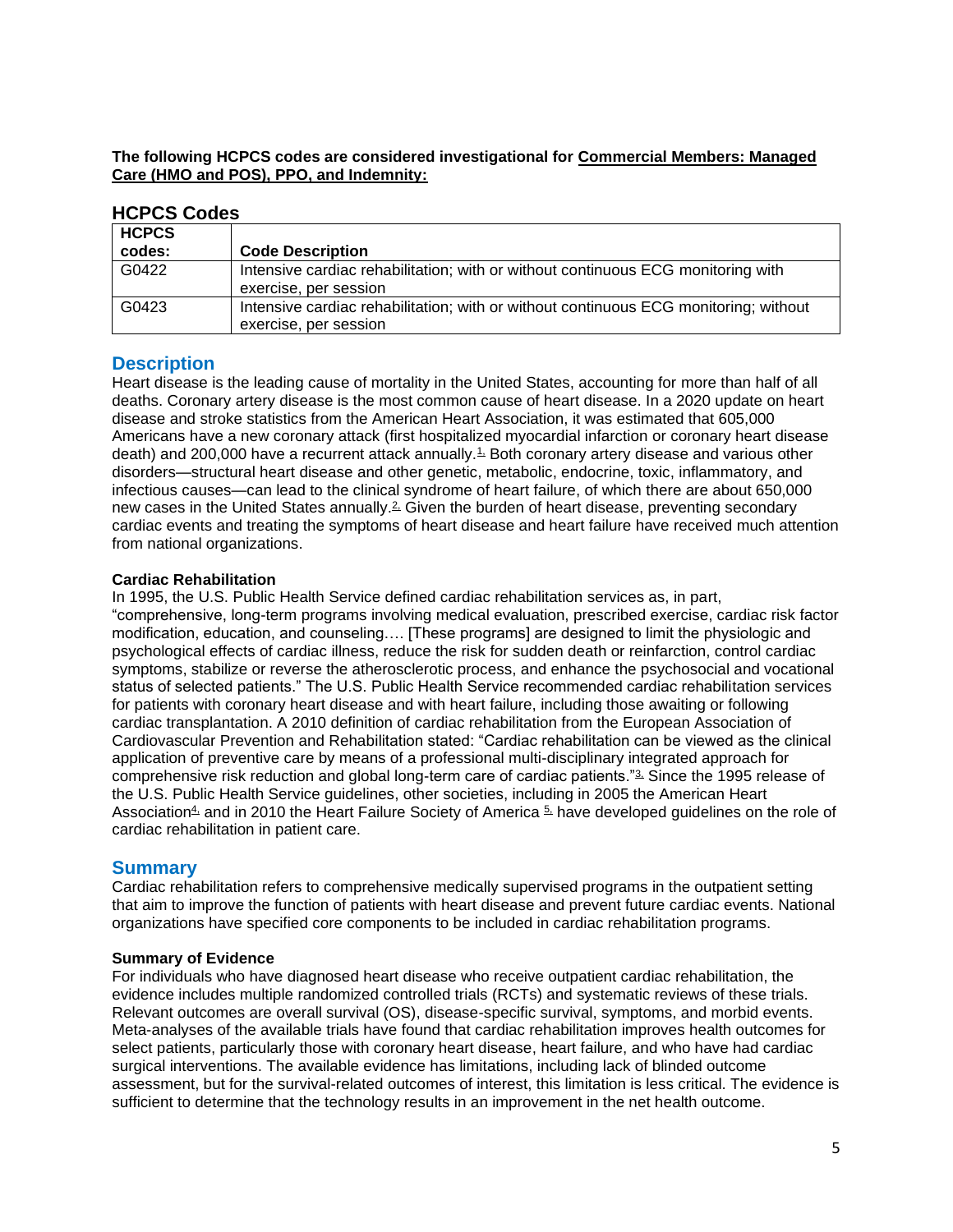For individuals who have diagnosed heart disease without a second event who receive repeat outpatient cardiac rehabilitation, the evidence includes no trials. Relevant outcomes are OS, disease-specific survival, symptoms, and morbid events. No studies were identified evaluating the effectiveness of repeat participation in a cardiac rehabilitation program. The evidence is insufficient to determine that the technology results in an improvement in the net health outcome.

For individuals who have diagnosed heart disease who receive intensive cardiac rehabilitation with the Ornish Program for Reversing Heart Disease, the evidence includes an RCT and uncontrolled studies. Relevant outcomes are OS, disease-specific survival, symptoms, and morbid events. No RCTs have compared the Ornish Program with a "standard" cardiac rehabilitation program; an RCT compared it with usual care. The trial included patients with coronary artery disease and no recent cardiac events and had mixed findings at 1 and 5 years. The trial had a small sample size for a cardiac trial (N=48), and only 35 patients were available for the 5-year follow-up. The Ornish Program is considered by the Centers for Medicare & Medicaid Services as an intensive cardiac rehabilitation program, but the program described in the RCT could meet criteria for standard cardiac rehabilitation. No studies were identified comparing the Ornish Program with any other cardiac rehabilitation program. The evidence is insufficient to determine that the technology results in an improvement in the net health outcome.

For individuals who have diagnosed heart disease who receive intensive cardiac rehabilitation with the Pritikin Program, the evidence includes a case series. Relevant outcomes are OS, disease-specific survival, symptoms, and morbid events. Studies are needed that compare the impact of intensive cardiac rehabilitation using the Pritikin Program with standard outpatient cardiac rehabilitation programs. The evidence is insufficient to determine that the technology results in an improvement in the net health outcome.

For individuals who have diagnosed heart disease who receive intensive cardiac rehabilitation with the Benson-Henry Institute Program, the evidence includes a case-control study and case series. Relevant outcomes are OS, disease-specific survival, symptoms, and morbid events. Studies are needed that compare the impact of intensive cardiac rehabilitation using the Benson-Henry Institute Program with standard outpatient cardiac rehabilitation programs. The evidence is insufficient to determine that the technology results in an improvement in the net health outcome.

| <b>Date</b> | <b>Action</b>                                                                                 |
|-------------|-----------------------------------------------------------------------------------------------|
| 7/2021      | Clarified coding information                                                                  |
| 5/2021      | Annual policy review. Investigational policy statement clarified for intensive cardiac        |
|             | rehabilitation with the Benson-Henry Institute Program.                                       |
| 1/2021      | Policy clarified to indicate outpatient pediatric cardiac rehabilitation program for          |
|             | congenital heart disease is left to the discretion of the referring and/or ordering provider. |
|             | Medicare information removed. See MP #132 Medicare Advantage Management for                   |
|             | local coverage determination and national coverage determination reference.                   |
| 5/2020      | Annual policy review. Description, summary, and references updated. Policy                    |
|             | statements unchanged.                                                                         |
| 4/2019      | Annual policy review. Description, summary, and references updated. Policy                    |
|             | statements unchanged.                                                                         |
| 8/2018      | Annual policy review. Policy criteria revised. Effective 8/1/2018.                            |
| 11/2017     | Annual policy review. New investigational indications described. Clarified coding             |
|             | information. Effective 11/1/2017.                                                             |
| 7/2016      | Annual policy review. New references added.                                                   |
| 4/2016      | Annual policy review. New references added.                                                   |
| 8/2015      | Annual policy review. New references added.                                                   |
| 9/2015      | Medically necessary statement on acute myocardial infarction revised; preceding 12            |
|             | months removed. Clarified coding information. Effective 9/1/2015.                             |
| 9/2014      | NCD Cardiac Rehabilitation Programs (20.10) updated. NCD Cardiac Rehabilitation               |
|             | Programs for Chronic Heart Failure (20.10.1) added.                                           |
| 9/2014      | Annual policy review. New references added.                                                   |

## <span id="page-5-0"></span>**Policy History**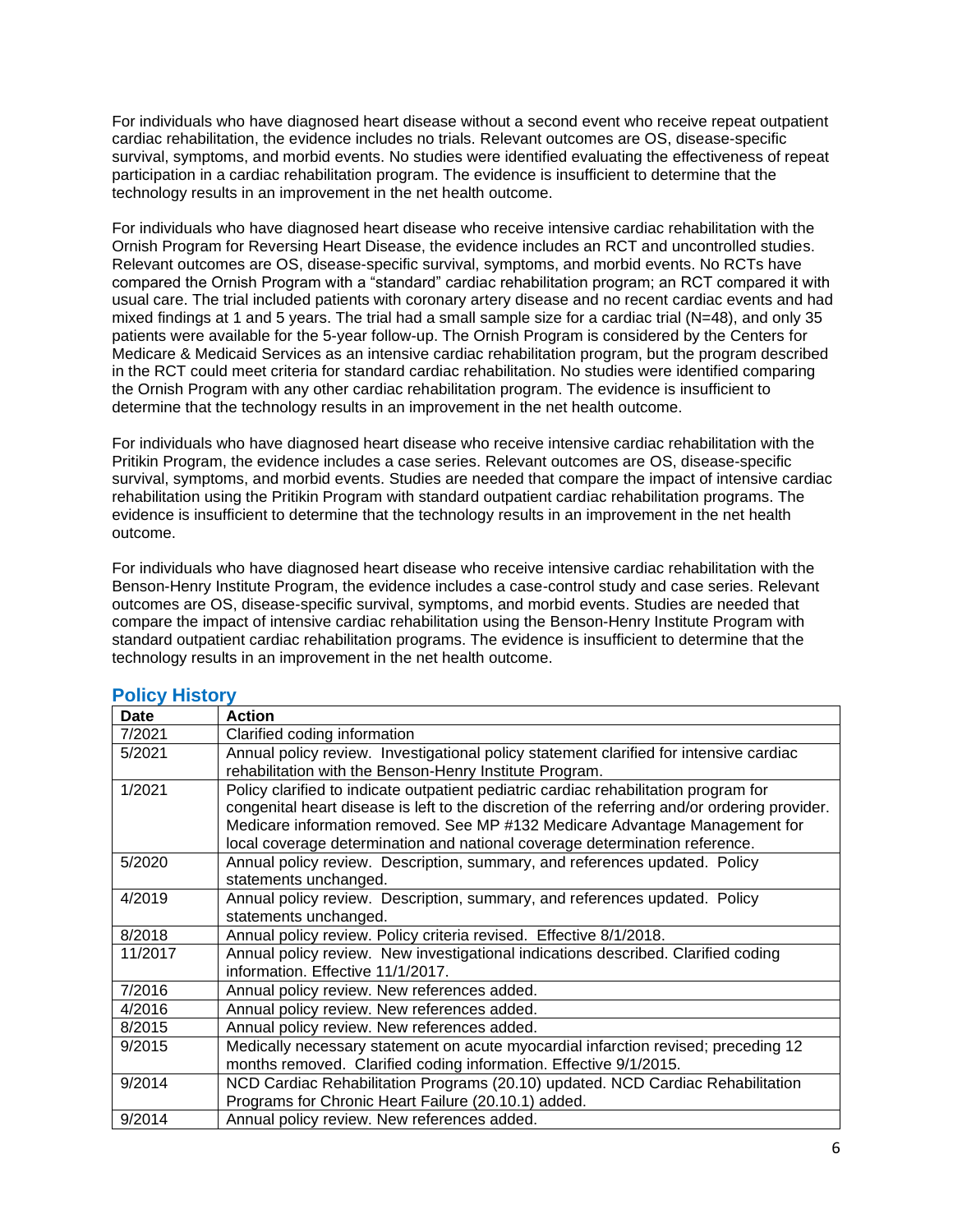| 6/2014 | Updated Coding section with ICD10 procedure and diagnosis codes. Effective 10/2015. |
|--------|-------------------------------------------------------------------------------------|
| 8/2013 | Annual policy review. New references added.                                         |
| 2/2013 | New policy describing coverage and non-coverage.                                    |

# <span id="page-6-0"></span>**Information Pertaining to All Blue Cross Blue Shield Medical Policies**

Click on any of the following terms to access the relevant information: [Medical Policy Terms of Use](http://www.bluecrossma.org/medical-policies/sites/g/files/csphws2091/files/acquiadam-assets/Medical_Policy_Terms_of_Use_prn.pdf)

[Managed Care Guidelines](http://www.bluecrossma.org/medical-policies/sites/g/files/csphws2091/files/acquiadam-assets/Managed_Care_Guidelines_prn.pdf)

[Indemnity/PPO Guidelines](http://www.bluecrossma.org/medical-policies/sites/g/files/csphws2091/files/acquiadam-assets/Indemnity_and_PPO_Guidelines_prn.pdf)

[Clinical Exception Process](http://www.bluecrossma.org/medical-policies/sites/g/files/csphws2091/files/acquiadam-assets/Clinical_Exception_Process_prn.pdf)

[Medical Technology Assessment Guidelines](http://www.bluecrossma.org/medical-policies/sites/g/files/csphws2091/files/acquiadam-assets/Medical_Technology_Assessment_Guidelines_prn.pdf)

## <span id="page-6-1"></span>**References**

- 1. Virani SS, Alonso A, Benjamin EJ, et al. Heart Disease and Stroke Statistics-2020 Update: A Report From the American Heart Association. Circulation. Mar 03 2020; 141(9): e139-e596. PMID 31992061
- 2. Balady GJ, Williams MA, Ades PA, et al. Core components of cardiac rehabilitation/secondary prevention programs: 2007 update: a scientific statement from the American Heart Association Exercise, Cardiac Rehabilitation, and Prevention Committee, the Council on Clinical Cardiology; the Councils on Cardiovascular Nursing, Epidemiology and Prevention, and Nutrition, Physical Activity, and Metabolism; and the American Association of Cardiovascular and Pulmonary Rehabilitation. Circulation. May 22 2007; 115(20): 2675-82. PMID 17513578
- 3. Corra U, Piepoli MF, Carre F, et al. Secondary prevention through cardiac rehabilitation: physical activity counselling and exercise training: key components of the position paper from the Cardiac Rehabilitation Section of the European Association of Cardiovascular Prevention and Rehabilitation. Eur Heart J. Aug 2010; 31(16): 1967-74. PMID 20643803
- 4. Leon AS, Franklin BA, Costa F, et al. Cardiac rehabilitation and secondary prevention of coronary heart disease: an American Heart Association scientific statement from the Council on Clinical Cardiology (Subcommittee on Exercise, Cardiac Rehabilitation, and Prevention) and the Council on Nutrition, Physical Activity, and Metabolism (Subcommittee on Physical Activity), in collaboration with the American association of Cardiovascular and Pulmonary Rehabilitation. Circulation. Jan 25 2005; 111(3): 369-76. PMID 15668354
- 5. Lindenfeld J, Albert NM, Boehmer JP, et al. HFSA 2010 Comprehensive Heart Failure Practice Guideline. J Card Fail. Jun 2010; 16(6): e1-194. PMID 20610207
- 6. Oldridge N. Exercise-based cardiac rehabilitation in patients with coronary heart disease: metaanalysis outcomes revisited. Future Cardiol. Sep 2012; 8(5): 729-51. PMID 23013125
- 7. Anderson L, Thompson DR, Oldridge N, et al. Exercise-based cardiac rehabilitation for coronary heart disease. Cochrane Database Syst Rev. Jan 05 2016; (1): CD001800. PMID 26730878
- 8. Davies EJ, Moxham T, Rees K, et al. Exercise based rehabilitation for heart failure. Cochrane Database Syst Rev. Apr 14 2010; (4): CD003331. PMID 20393935
- 9. Heran BS, Chen JM, Ebrahim S, et al. Exercise-based cardiac rehabilitation for coronary heart disease. Cochrane Database Syst Rev. Jul 06 2011; (7): CD001800. PMID 21735386
- 10. Long L, Mordi IR, Bridges C, et al. Exercise-based cardiac rehabilitation for adults with heart failure. Cochrane Database Syst Rev. Jan 29 2019; 1: CD003331. PMID 30695817
- 11. West RR, Jones DA, Henderson AH. Rehabilitation after myocardial infarction trial (RAMIT): multicentre randomised controlled trial of comprehensive cardiac rehabilitation in patients following acute myocardial infarction. Heart. Apr 2012; 98(8): 637-44. PMID 22194152
- 12. Doherty P, Lewin R. The RAMIT trial, a pragmatic RCT of cardiac rehabilitation versus usual care: what does it tell us?. Heart. Apr 2012; 98(8): 605-6. PMID 22505460
- 13. Pandey A, Kitzman DW, Brubaker P, et al. Response to Endurance Exercise Training in Older Adults with Heart Failure with Preserved or Reduced Ejection Fraction. J Am Geriatr Soc. Aug 2017; 65(8): 1698-1704. PMID 28338229
- 14. Kitzman DW, Brubaker PH, Morgan TM, et al. Exercise training in older patients with heart failure and preserved ejection fraction: a randomized, controlled, single-blind trial. Circ Heart Fail. Nov 2010; 3(6): 659-67. PMID 20852060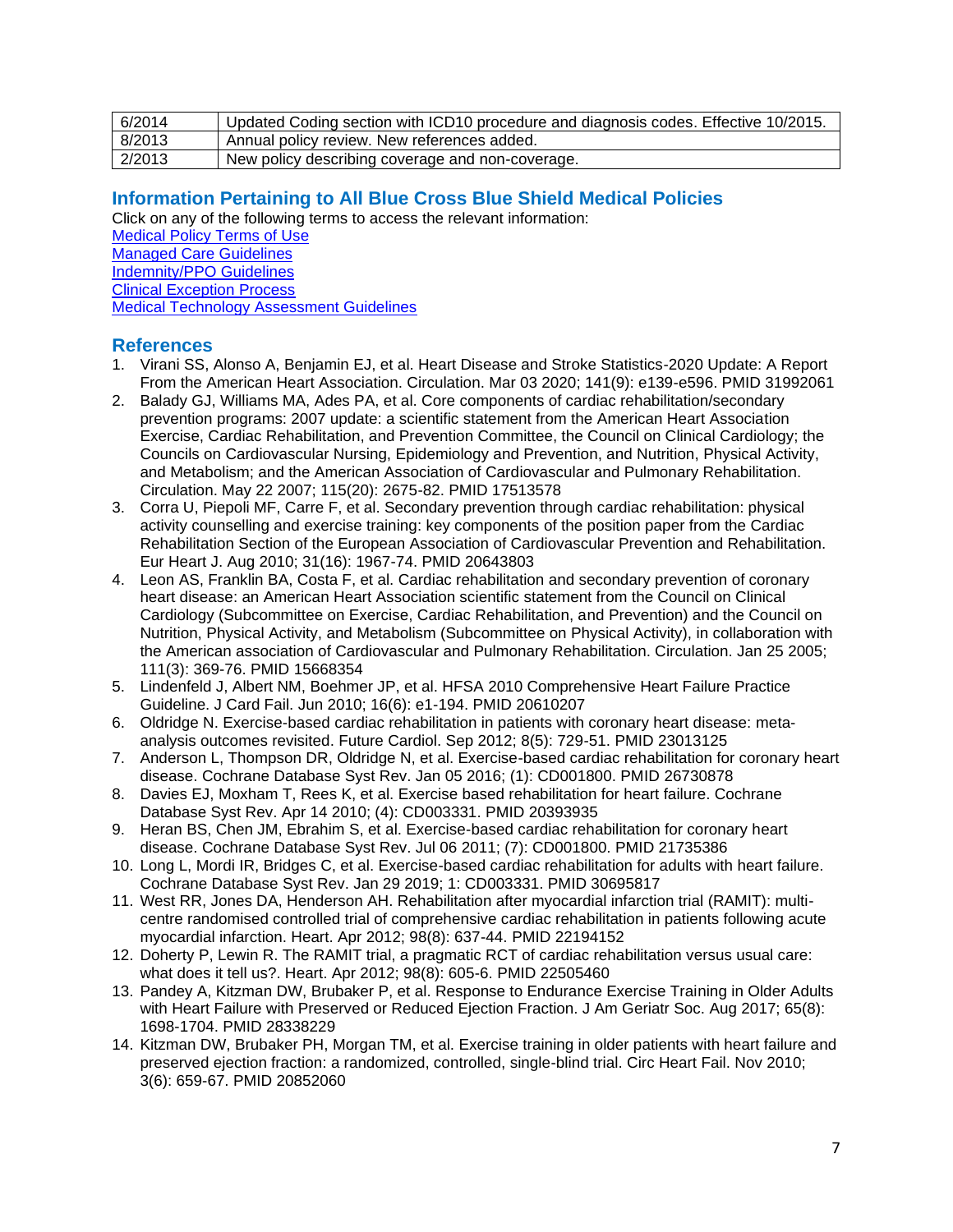- 15. Opotowsky AR, Rhodes J, Landzberg MJ, et al. A Randomized Trial Comparing Cardiac Rehabilitation to Standard of Care for Adults With Congenital Heart Disease. World J Pediatr Congenit Heart Surg. Mar 2018; 9(2): 185-193. PMID 29544423
- 16. Snoek JA, Prescott EI, van der Velde AE, et al. Effectiveness of Home-Based Mobile Guided Cardiac Rehabilitation as Alternative Strategy for Nonparticipation in Clinic-Based Cardiac Rehabilitation Among Elderly Patients in Europe: A Randomized Clinical Trial. JAMA Cardiol. Oct 28 2020. PMID 33112363
- 17. Sumner J, Harrison A, Doherty P. The effectiveness of modern cardiac rehabilitation: A systematic review of recent observational studies in non-attenders versus attenders. PLoS One. 2017; 12(5): e0177658. PMID 28498869
- 18. Nilsson BB, Lunde P, Grogaard HK, et al. Long-Term Results of High-Intensity Exercise-Based Cardiac Rehabilitation in Revascularized Patients for Symptomatic Coronary Artery Disease. Am J Cardiol. Jan 01 2018; 121(1): 21-26. PMID 29096886
- 19. Ornish D, Brown SE, Scherwitz LW, et al. Can lifestyle changes reverse coronary heart disease? The Lifestyle Heart Trial. Lancet. Jul 21 1990; 336(8708): 129-33. PMID 1973470
- 20. Ornish D, Scherwitz LW, Billings JH, et al. Intensive lifestyle changes for reversal of coronary heart disease. JAMA. Dec 16 1998; 280(23): 2001-7. PMID 9863851
- 21. Barnard RJ, Guzy PM, Rosenberg JM, et al. Effects of an intensive exercise and nutrition program on patients with coronary artery disease: five-year follow-up. J Cardiac Rehabil 1983;3:183-190.
- 22. Zeng W, Stason WB, Fournier S, et al. Benefits and costs of intensive lifestyle modification programs for symptomatic coronary disease in Medicare beneficiaries. Am Heart J. May 2013; 165(5): 785-92. PMID 23622916
- 23. Casey A, Chang BH, Huddleston J, et al. A model for integrating a mind/body approach to cardiac rehabilitation: outcomes and correlators. J Cardiopulm Rehabil Prev. Jul-Aug 2009; 29(4): 230-8; quiz 239-40. PMID 19451830
- 24. Yancy CW, Jessup M, Bozkurt B, et al. 2013 ACCF/AHA guideline for the management of heart failure: executive summary: a report of the American College of Cardiology Foundation/American Heart Association Task Force on practice guidelines. Circulation. Oct 15 2013; 128(16): 1810-52. PMID 23741057
- 25. Yancy CW, Jessup M, Bozkurt B, et al. 2017 ACC/AHA/HFSA Focused Update of the 2013 ACCF/AHA Guideline for the Management of Heart Failure: A Report of the American College of Cardiology/American Heart Association Task Force on Clinical Practice Guidelines and the Heart Failure Society of America. Circulation. Aug 08 2017; 136(6): e137-e161. PMID 28455343
- 26. Qaseem A, Fihn SD, Dallas P, et al. Management of stable ischemic heart disease: summary of a clinical practice guideline from the American College of Physicians/American College of Cardiology Foundation/American Heart Association/American Association for Thoracic Surgery/Preventive Cardiovascular Nurses Association/Society of Thoracic Surgeons. Ann Intern Med. Nov 20 2012; 157(10): 735-43. PMID 23165665
- 27. Lanza GA, Grea F. Stable Ischemic Heart Disease: The Update to the 2012 Guideline. https://www.acc.org/latest-in-cardiology/articles/2015/01/30/12/26/stable-ischemic-heart-disease-theupdate-to-the-2012-guideline. Accessed January 19, 2021.
- 28. Thomas RJ, Beatty AL, Beckie TM, et al. Home-Based Cardiac Rehabilitation: A Scientific Statement From the American Association of Cardiovascular and Pulmonary Rehabilitation, the American Heart Association, and the American College of Cardiology. J Am Coll Cardiol. Jul 09 2019; 74(1): 133-153. PMID 31097258
- 29. Centers for Medicare % Medicaid Services (CMS). National Coverage Determination (NCD) for Intensive Cardiac Rehabilitation Programs (20.31). 2010; http://www.cms.gov/medicare-coveragedatabase/details/ncddetails.aspx?NCDId=339&ncdver=1&CoverageSelection=National&KeyWord=intensive+cardiac&Key WordLook Up=Title&KeyWordSearchType=And&clickon=search&bc=gAAAABAAAAA&. Accessed January 19, 2021.
- 30. Centers for Medicare & Medicaid Services (CMS). CMS Manual System: Pub 100-03 Medicare National Coverage Determinations. Cardiac Rehabilitation Programs for Chronic Heart Failure. 2014; https://www.cms.gov/medicare-coverage-database/details/ncd-details.aspx?NCDId=359&ncdVer=1. Accessed January 19, 2021.
- 31. Centers for Medicare & Medicaid Services (CMS). Decision Memo for Intensive Cardiac Rehabilitation (ICR) Program - Dr. Ornish's Program for Reversing Heart Disease (CAG-00419N).